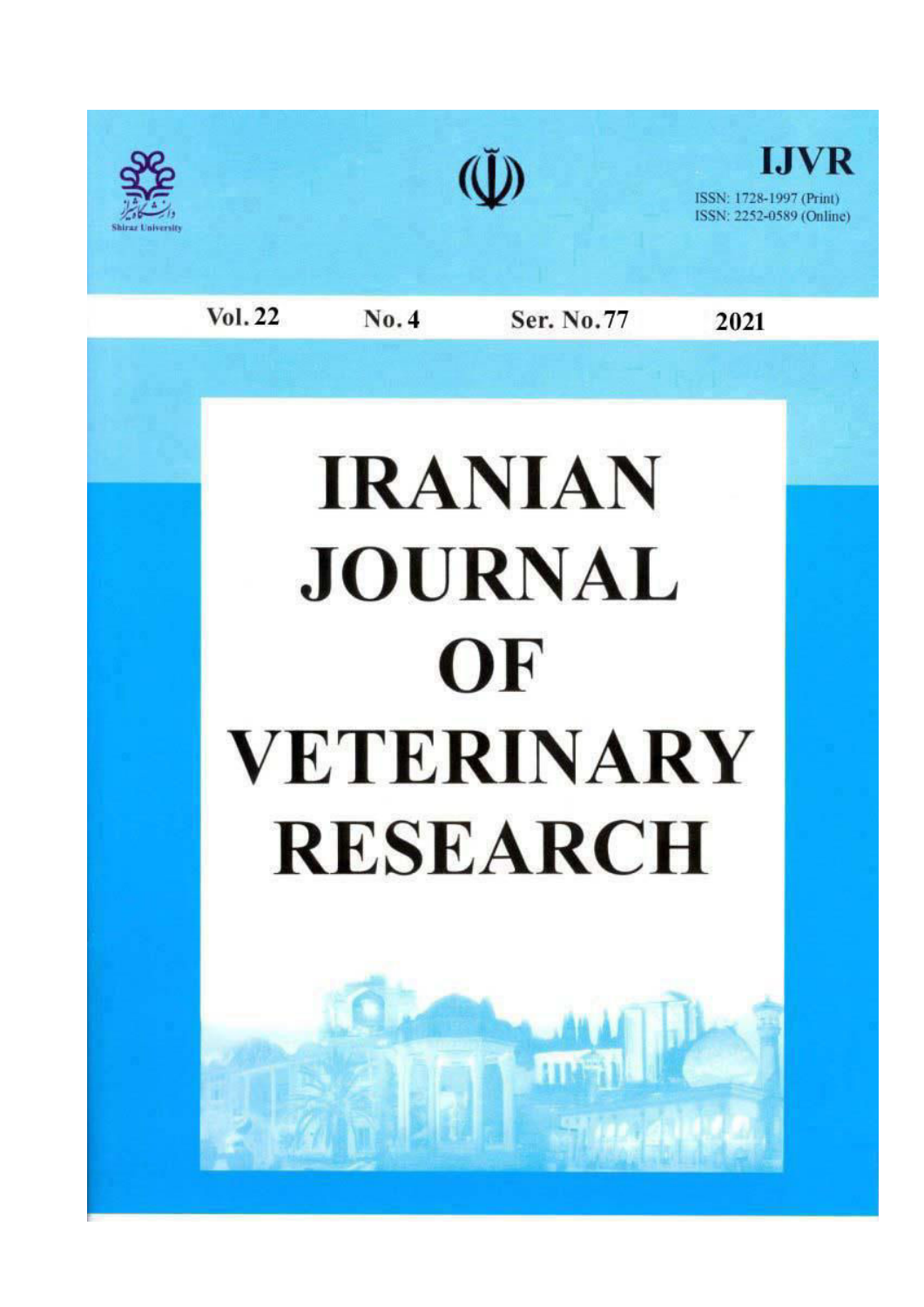# **Short Paper**

# Molecular characterization and the first full sequencing genome of chicken infectious anemia virus (CIAV) in Iran

Hosseini, H.<sup>1</sup>; Majidi, S.<sup>2</sup>; Ziafati Kafi, Z.<sup>2</sup>; Esmaeelzadeh Dizaji, R.<sup>2</sup> and Ghalvanchilangeroudi.  $A.^{2*}$ 

<sup>1</sup>Department of Clinical Science, Karaj Branch, Islamic Azad University, Karaj, Iran; <sup>2</sup>Department of Microbiology and Immunology, Faculty of Veterinary Medicine, University of Tehran, Tehran, Iran

\*Correspondence: A. Ghalyanchilangeroudi, Department of Microbiology and Immunology, Faculty of Veterinary Medicine, University of Tehran, Tehran, Iran. E-mail: ghalyana@ut.ac.ir

 $\bigcirc$  10.22099/ijvr.2021.38455.5593

(Received 13 Sept 2020; revised version 7 Jun 2021; accepted 21 Jun 2021)

## **Abstract**

Background: The chicken infectious anemia virus (CIAV) is an important pathogen that causes severe immunosuppression in voung chickens. Aims: The study aims to characterize the genotype and full-length sequencing of CIAV strains in Iran. Methods: First, the collected thymus samples were investigated by conventional PCR for CIAV detection. Second, one of the CIAV positive samples (UT-Zahraee) was chosen for full genome sequencing. Results: Throughout 2017, we detected 13 CIAVs isolated from 40 broiler flocks of different provinces of Iran. A comparison of the complete sequences of the genome and homologies of the nucleotides revealed that UT-Zahraee had a high similarity with American and Egyptian CIAV isolates. Moreover, VP1 sequence analysis showed that UT-Zahraee shared high homology with previously reported Iranian CIAV strains, Chinese, and Egyptian isolates. Conclusion: This study is the first report of full genome sequencing of CIAV strain from Iran. It will be beneficial to understand better the epidemiology and molecular characteristics of CIAV circulating in Iran.

Key words: Chicken infectious anemia virus, Full genome, Iran, Phylogenetic

## **Introduction**

The chicken infectious anemia virus (CIAV) is a small, non-enveloped, icosahedral DNA virus with a circular, covalently linked, single negative-strand genome. It is the causative agent of chicken infectious anemia (CIA) (Pringle, 1999) and is classified in the genus Gyrovirus of the Anelloviridae family (Adams et *al.*, 2017). The genome consists of approximately 2.3 kb nucleotides and three partially or completely overlapping open reading frames (ORF), which encode three viral proteins, designated as VP1, the major viral structural protein. The immunogenicity and virulence of the virus are determined by the presence of a few amino acids in this gene including VP2, scaffolding protein, and VP3, apoptin (Phenix et al., 1994; Oluwayelu et al., 2008; Hiremath et al., 2013). Different CIAV genotypes had been described based on phylogenetic analysis (Eltahir et al., 2011). CIAV is considered one of the most important poultry diseases and was identified in Japan for the first time in late 1979 (Yuasa et al., 1979). CIA is known as an economically important poultry pathogen worldwide with a highly immunosuppressive nature (Natesan et al., 2006). Simultaneous infection of chickens with other immunosuppressive viruses increases the severity of CIAV signs and decreases the resistance of older birds to

IJVR, 2021, Vol. 22, No. 4, Ser. No. 77, Pages 331-336

the infection (Rosenberger and Cloud, 1989; De Boer et al., 1994). Recently, several CIAV outbreaks were reported from Iranian poultry flocks, and there is a serious concern about this economically important disease in the country. So, further studies should be conducted on the presence of CIAV in Iran (Farhoodi et al., 2007; Gholami-Ahangaran et al., 2011; Nayabian and Mardani, 2013; Gholami-Ahangaran, 2015; Kaffashi et al., 2017). Besides, to detect CIAV, the PCR technique is considered the choice assay of CIAV-DNA detection in chicken tissues, cell cultures, and vaccines (Hegazy et al., 2010). The study aims to characterize the genotype and full-length sequencing of CIAV strains in Iran and the comparison of the sequences of these strains with the strains of other countries.

# **Materials and Methods**

# **Clinical samples and DNA isolation**

Thymus samples  $(n=100)$  were collected from 40 commercial broiler flocks (aged 5-6 weeks which did not show any clinical signs) from different areas of Iran, including Ardabil, Isfahan, Golestan, Qom, and Yazd provinces during 2017. Thymus tissues from each flock were mixed and homogenized. Total DNA was isolated from the supernatant of 40 tissue pool homogenates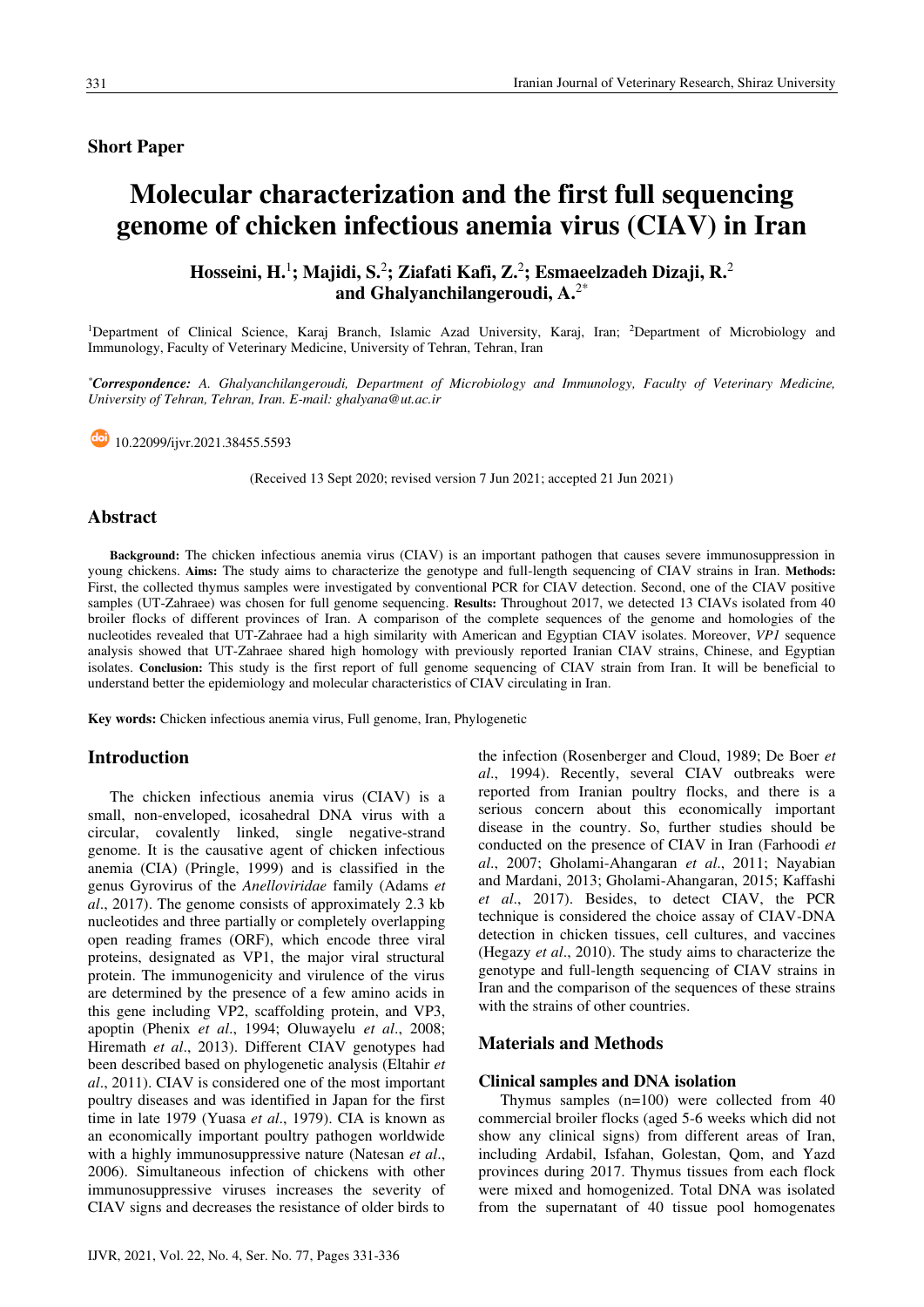using a commercial DNA Extraction kit (Sinaclon DNA extraction kit DNP, Cat No. EX6071) according to the manufacturer's instructions. All samples were stored at -20°C. This article does not include any studies performed on humans or animals.

#### **Detection of CIAV in samples**

The forward primer 5' AGC CGA CCC CGA ACC GCA AGA A 3', and reverse primer 5' ATC AGG GCT GCG TCC CCC AGT ACA 3', were used to amplify VP1 gene for CIAV detection with 1390 bp product size (Hiremath et al., 2013).

# Full-length detection and phylogenetic analysis of UT-zahraee strain

The primers VP1 (VP1F 5'AGC CGA CCC CGA ACC GCA AGA A 3'. VPIR 5'ATC AGG GCT GCG TCC CCC AGT ACA 3<sup>'</sup>), VP2 (VP2F 5'AGC GCA CAT ACC GGT CGG CAG T 3', VP2R 5'AGG GGT TCG GCA GCC TCA CAC TAT 3'), and VP3 (VP3F 5'ATG AAC GCT CTC CAA GAA G 3', VP3R 5'ACT TAC AGT CTT ATA CAC CTT 3') were used to amplify VP1, VP2, and VP3 genes, respectively (Hiremath  $et al., 2013$ ).

Genome sequences of VP1 coding region of CIAV and the full-length CIAV genome were retrieved from the GenBank. The alignment of the sequences was performed using the MEGA-7 software (Kumar et al., 2016). Sequence analysis was conducted using the CLC genome workbench version 3.5. Phylogenetic analysis was conducted using the Neighbor-Joining method, Kimura 2-parameter method (Kimura, 1980), and JTT matrix-based model, respectively, and bootstrapping up to 1000 replicates by MEGA-7 software (Kumar et al., 2016).

### **Results**

#### **Detection of CIAV by PCR**

A total of 13/40 CIAVs were found to be positive in PCR (Fig. 1), and one isolate was used to complete genome sequencing. The CIAV isolate was named UT-Zahraee and was submitted to the GenBank with the accession number MT239353.



Fig. 1: PCR results of CIAV detection. M: 100 bp marker. 1: Positive control, 2-6: Positive CIAV isolates, 7: Negative control

#### **Bioinformatics and phylogenetic analysis**

The full-length genome of the UT-Zahraee was 2298 bps with a composition of  $26\%$  A,  $18\%$  T,  $28\%$  C, and 28% G, with a total G+C content of 55.91%. There were three overlapping open reading frames (ORFs) with nucleotide sequences of  $VPI$  (1350 bp),  $VP2$  (721 bp), and  $VP3$  (349 bp) (Fig. 2).



Fig. 2: Genome structure of UT-Zahraee, a CIAV strain

#### **Phylogenetic analysis**

Based on *VP1* gene sequences analysis, UT-Zahraee, and the previously reported Iranian CIAV strains were placed into the D genotype (Fig. 3). It shared high homology of 99.51%, 99.07%, 99.05%, 99.04%, and 98.84% with the previous Iranian isolate Shiraz1 (KU523251), a Chinese CIAV 17JL0310 (MK089241.1), two Iranian isolates IR1-CIAV (KU195689), IR5-CIAV (KU195693), and the Egyptian CIAV strain CIAV-EG-11 (MH001559.1), respectively (Table 1). However, based on full genome sequencing, UT-Zahraee isolate was classified as an A3 sub-cluster member with the high identity of 99.16%, 99.02%, and 98.57% with two American CIAV isolates, 01-4201 (DQ991394.1), Chicken\_anemia\_virus\_3\_(AF313470.1), and Egyptian CIAV strain CIAV-EG-11 (MH001559.1) (Fig. 4 and Table 2).

# The critical amino acid substitution in VP1 protein of UT-Zahraee

At the amino acid level, the new CIAV strain showed virulent characteristics (Table 3). Some amino acid substitutions in the VP1 protein of UT-Zahraee included amino acid K at 139, Q at 141, Q at 144, and Q at 394 positions (Table 3). Some other variations in amino acids are I at 75, V at 157 (Table 3). Also, few reports have suggested that nucleotide at 141L and 144E (Table 3).

# **Discussion**

In Iran, there is not enough information about CIAV's circulating in the poultry population (Nayabian and Mardani, 2013). However, recently, the widespread CIAV outbreaks in Iranian broiler farms were reported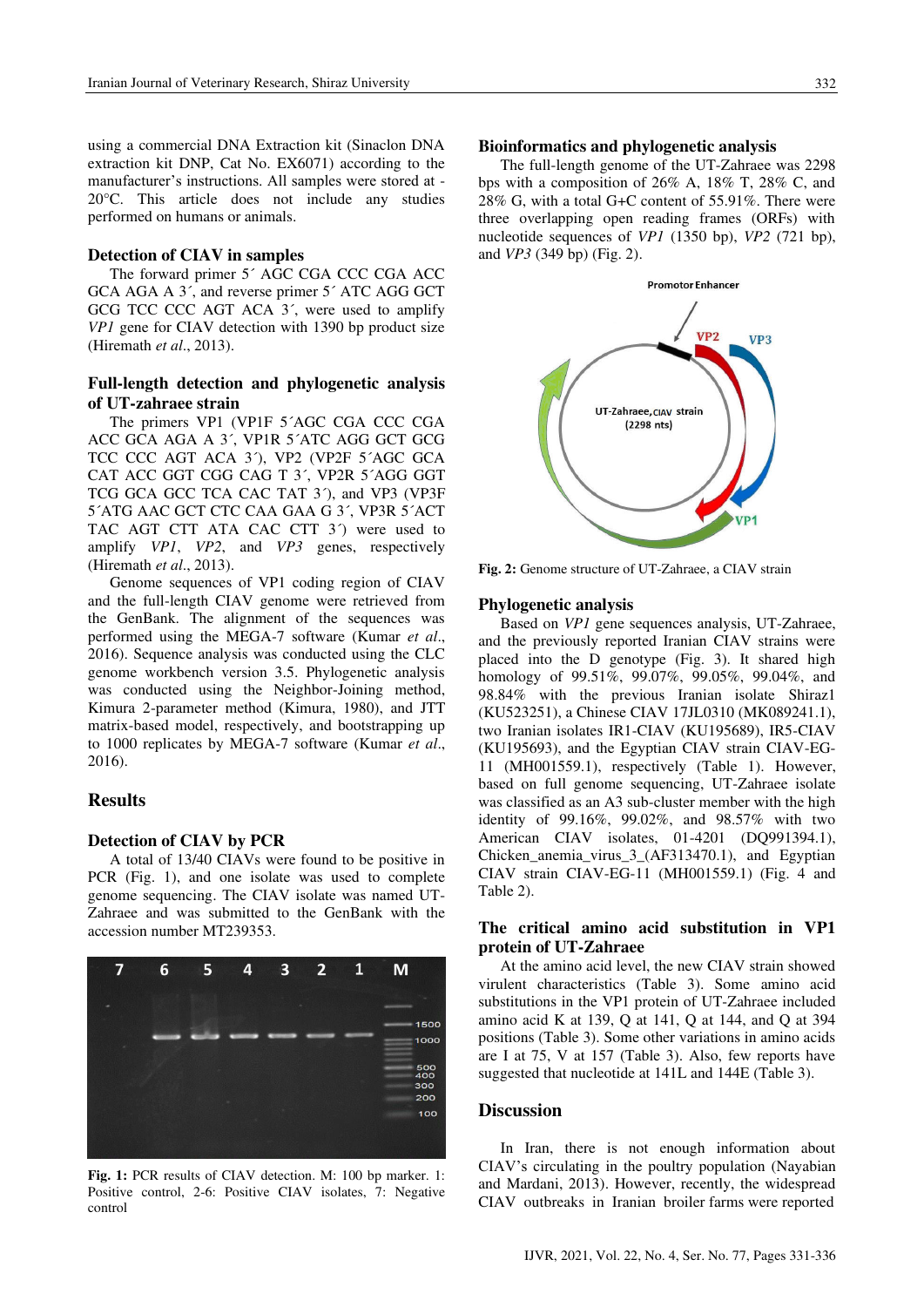



Fig. 3: Amino acid-base phylogenetic relationships of VP1 of UT-Zahraee and other CIAV isolates and other CIAV strains detected in Iran. The phylogenetic tree was generated using the JTT matrix-based model with MEGA [31]. The numbers below branches indicate bootstrap values from 1000 replicates. Horizontal distances are proportional to the minimum number of nucleic acid differences required to join nodes. The vertical lines are for spacing branches and labels. The scale bar represents the distance unit between sequence pairs. The virus genome characterized in this report and previous Iranian isolates are indicated with a black circle  $(①)$  and green squares  $(\blacksquare)$ , respectively

Fig. 4: Nucleotide acid-base phylogenetic relationships of the whole genome sequence UT-Zahraee and other CIAV strains detected in Iran. The phylogenetic tree was generated using the Clustal W-based Neighbor-Joining model with MEGA [31]. Numbers below branches indicate bootstrap values from 1000 replicates. Horizontal distances are proportional to the minimum number of nucleic acid differences required to join nodes. The vertical lines are for spacing branches and labels. The scale bar represents the distance unit between sequence pairs. The virus genome characterized in this report is indicated with a black circle  $(\bullet)$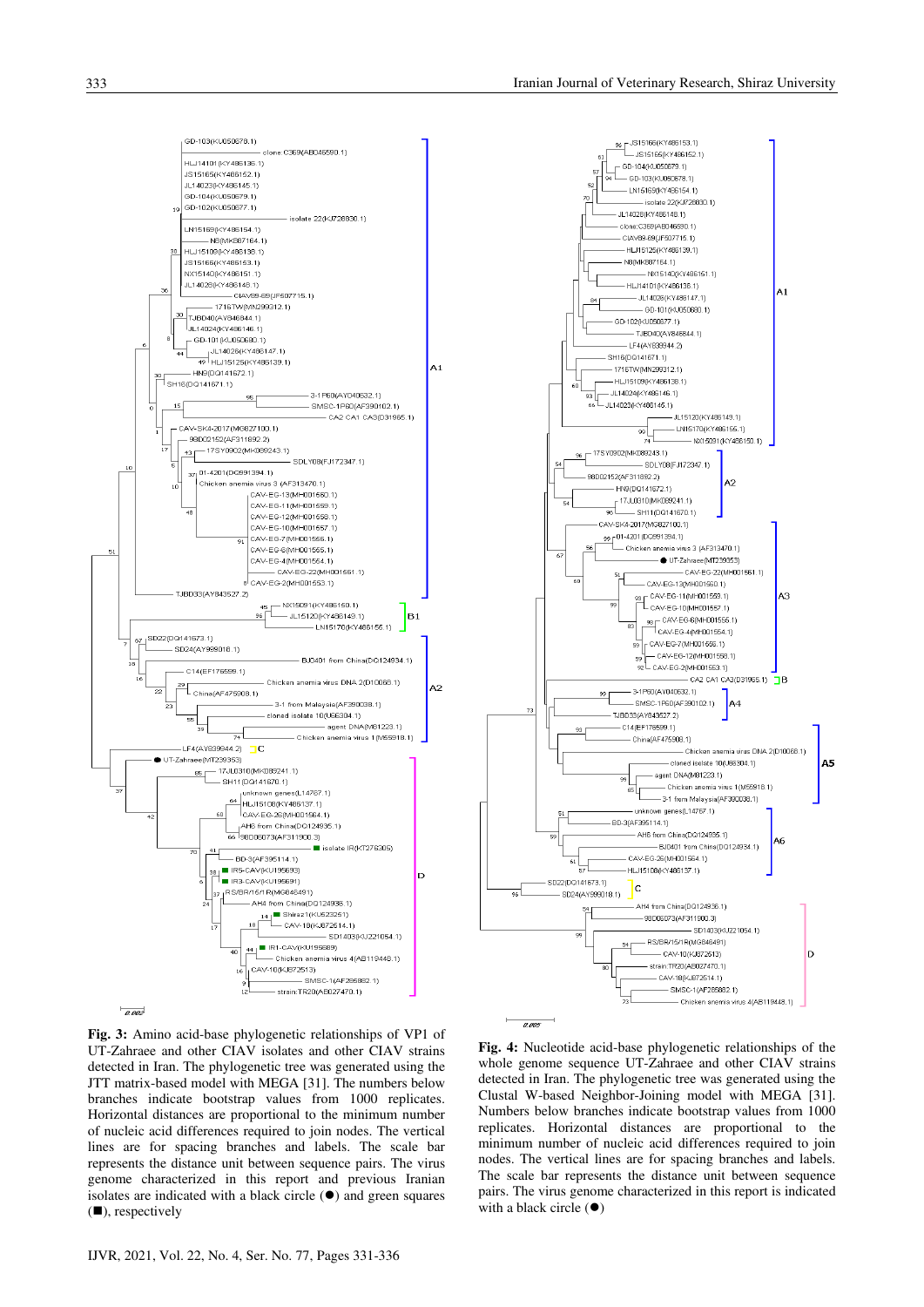Table 1: Estimates of evolutionary divergence for the VP1 gene of UT-Zahraee isolate. The number of base differences per site is shown between sequences. The analysis involved 12 nucleotide sequences as the closest results derived from BLAST. Codon positions were 1st+2nd+3rd. All ambiguous positions were removed for each sequence pair. Evolutionary analyses were conducted in MEGA-7 (Kumar et al., 2016)

| Number | CIAV strain                        |       |        |       | 4      |       | 6      |       | 8     | 9     | 10    | 11    | 12 |
|--------|------------------------------------|-------|--------|-------|--------|-------|--------|-------|-------|-------|-------|-------|----|
|        | UT-Zahraee(MT239353)               |       |        |       |        |       |        |       |       |       |       |       |    |
|        | Shiraz1(KU523251)                  | 99.51 |        |       |        |       |        |       |       |       |       |       |    |
|        | 17JL0310(MK089241.1)               | 99.07 | 99.53  |       |        |       |        |       |       |       |       |       |    |
| 4      | IR5-CIAV(KU195693)                 | 99.04 | 100.00 | 98.82 |        |       |        |       |       |       |       |       |    |
|        | IR3-CIAV(KU195691)                 | 99.04 | 100.00 | 98.82 | 100.00 |       |        |       |       |       |       |       |    |
| 6      | IR1-CIAV(KU195689)                 | 99.05 | 100.00 | 98.59 | 99.53  | 99.53 |        |       |       |       |       |       |    |
|        | CIAV-EG-11(MH001559.1)             | 98.84 | 97.10  | 98.16 | 97.86  | 97.86 | 97.64  |       |       |       |       |       |    |
| 8      | LF4(AY839944.2)                    | 98.84 | 99.04  | 98.63 | 98.59  | 98.59 | 99.06  | 97.93 |       |       |       |       |    |
| 9      | BD-3(AF395114.1)                   | 98.82 | 100.00 | 98.62 | 99.77  | 99.77 | 99.30  | 97.66 | 98.40 |       |       |       |    |
| 10     | Chicken anemia virus 4(AB119448.1) | 98.60 | 100.00 | 98.40 | 99.53  | 99.53 | 100.00 | 97.23 | 98.86 | 98.86 |       |       |    |
| 11     | Isolate $IR(KT276305)$             | 98.11 | 99.05  | 98.15 | 99.07  | 99.07 | 98.59  | 96.97 | 97.93 | 99.09 | 98.40 |       |    |
| 12     | NX15091(KY486150.1)                | 97.89 | 97.58  | 97.23 | 97.64  | 97.64 | 97.88  | 97.46 | 97.94 | 97.47 | 97.70 | 97.00 |    |

Table 2: Estimates of evolutionary divergence for the complete genome of U-Zahraee isolate. The number of base differences per site is shown between sequences. The analysis involved 13 nucleotide sequences as the closest results derived from BLAST. Codon positions were 1st+2nd+3rd. All ambiguous positions were removed for each sequence pair. Evolutionary analyses were conducted in MEGA-7 (Kumar et al., 2016)

| Number | CIAV strain                         |       |       |       | 4     |       | 6     |       | 8     | 9     | 10    | 11    | 12    | 13 |
|--------|-------------------------------------|-------|-------|-------|-------|-------|-------|-------|-------|-------|-------|-------|-------|----|
|        | UT-Zahraee(MT239353)                |       |       |       |       |       |       |       |       |       |       |       |       |    |
|        | 01-4201(DQ991394.1)                 | 99.16 |       |       |       |       |       |       |       |       |       |       |       |    |
|        | Chicken anemia virus 3 (AF313470.1) | 99.02 | 99.87 |       |       |       |       |       |       |       |       |       |       |    |
| 4      | CIAV-EG-11(MH001559.1)              | 98.57 | 98.85 | 98.76 |       |       |       |       |       |       |       |       |       |    |
|        | CIAV-EG-22(MH001561.1)              | 98.21 | 98.53 | 98.44 | 98.98 |       |       |       |       |       |       |       |       |    |
| 6      | SH11(DQ141670.1)                    | 98.21 | 98.44 | 98.35 | 98.17 | 97.66 |       |       |       |       |       |       |       |    |
|        | SMSC-1P60(AF390102.1)               | 98.12 | 98.49 | 98.40 | 98.22 | 97.85 | 98.12 |       |       |       |       |       |       |    |
| 8      | GD-101(KU050680.1)                  | 97.79 | 98.22 | 98.12 | 97.80 | 97.57 | 97.94 | 98.08 |       |       |       |       |       |    |
| 9      | AH6 from China(DQ124935.1)          | 97.75 | 97.99 | 97.89 | 97.85 | 97.24 | 98.35 | 97.76 | 97.80 |       |       |       |       |    |
| 10     | 3-1 from Malaysia(AF390038.1)       | 97.70 | 98.03 | 97.94 | 97.76 | 97.52 | 97.85 | 98.12 | 97.61 | 97.76 |       |       |       |    |
| 11     | RS/BR/15/1R(MG846491)               | 97.59 | 96.87 | 96.77 | 96.57 | 96.02 | 96.82 | 96.77 | 96.67 | 96.97 | 96.57 |       |       |    |
| 12     | CA2 CA1 CA3(D31965.1)               | 97.62 | 97.74 | 97.62 | 97.25 | 97.13 | 97.63 | 97.74 | 97.46 | 97.14 | 97.52 | 96.33 |       |    |
| 13     | SD22(DO141673.1)                    | 97.23 | 97.85 | 97.75 | 97.38 | 97.15 | 97.52 | 97.80 | 98.08 | 97.52 | 97.47 | 97.41 | 97.14 |    |

| CIAV strain                              | Amino acid |    |     |     |     |     |     |     |     |  |  |
|------------------------------------------|------------|----|-----|-----|-----|-----|-----|-----|-----|--|--|
|                                          | 75         | 89 | 125 | 139 | 141 | 144 | 157 | 287 | 394 |  |  |
| JL14023(KY486145.1) Majority virulent    | V          | T  | L   | K   | O   | Ε   | V   | S   |     |  |  |
| HLJ15125(KY486139.1) Low virulent strain |            |    |     | K   | Ő   | E   | М   | S   |     |  |  |
| UT-Zahraee(MT239353)                     |            |    |     | K   |     | Q   | v   |     |     |  |  |
| 01-4201(DQ991394.1)                      |            |    |     | K   |     | Ē   |     |     |     |  |  |
| Chicken_anemia_virus_3_(AF313470.1)      |            |    |     | K   |     | E   |     |     |     |  |  |
| IR6-CIAV(KU195694)                       |            |    |     | Q   |     | Q   |     | А   |     |  |  |
| CIAV-EG-22(MH001561.1)                   |            |    |     | K   |     | E   |     | S   |     |  |  |
| CIAV-EG-11(MH001559.1)                   |            |    |     | K   |     | E   |     | S   |     |  |  |
| RS/BR/15/1R(MG846491)                    |            |    |     | Q   |     | Q   |     |     |     |  |  |
| GD-101(KU050680.1)                       |            |    |     | K   |     | E   | М   |     |     |  |  |
| isolate_22(KJ728830.1)                   |            |    |     | K   |     | E   | v   |     |     |  |  |
| SD22(DQ141673.1)                         |            |    |     | K   |     | E   |     | S   |     |  |  |
| SH11(DQ141670.1)                         |            |    |     |     |     | Q   |     |     |     |  |  |
| AH6 from China(DQ124935.1)               |            |    |     | Q   |     | Q   |     | A   |     |  |  |
| CA2 CA1 CA3(D31965.1)                    |            |    |     | K   | E   | E   |     | S   |     |  |  |
| 3-1P60(AY040632.1)                       |            |    |     | K   | E   | E   | М   |     |     |  |  |
| SMSC-1P60(AF390102.1)                    |            |    |     | K   | E   | E   | M   |     |     |  |  |
| 3-1_from_Malaysia(AF390038.1)            |            |    |     | K   | 0   | E   |     | D   |     |  |  |

several times (Toroghi et al., 2003, Farhoodi et al., 2007). Gholami et al., in 2011, found 73.33% CIAVpositive in broiler flocks by PCR. Nayabian and Mardani (2013) revealed a 46% prevalence of CIAV in Iranian broiler chickens, and their results also showed that the Iranian CIAV isolates carried a high genetic distance and were similar to the isolates from different countries. Similar to Nayabian and Mardanis' findings (2013), the current CIAV strain shared high homology to CIAVs isolated from different parts of the world. Therefore, it can be concluded that the circulating CIAVs in Iran's broiler farms contain high genetic variations (Nayabian and Mardani, 2013). At the first glance, the results might suggest that the equipment imported from some countries, especially from China, is responsible for the presence of this strain in Iran. On the other hand, according to VP1 sequence analysis, our CIAV isolate showed high homology with previously reported Iranian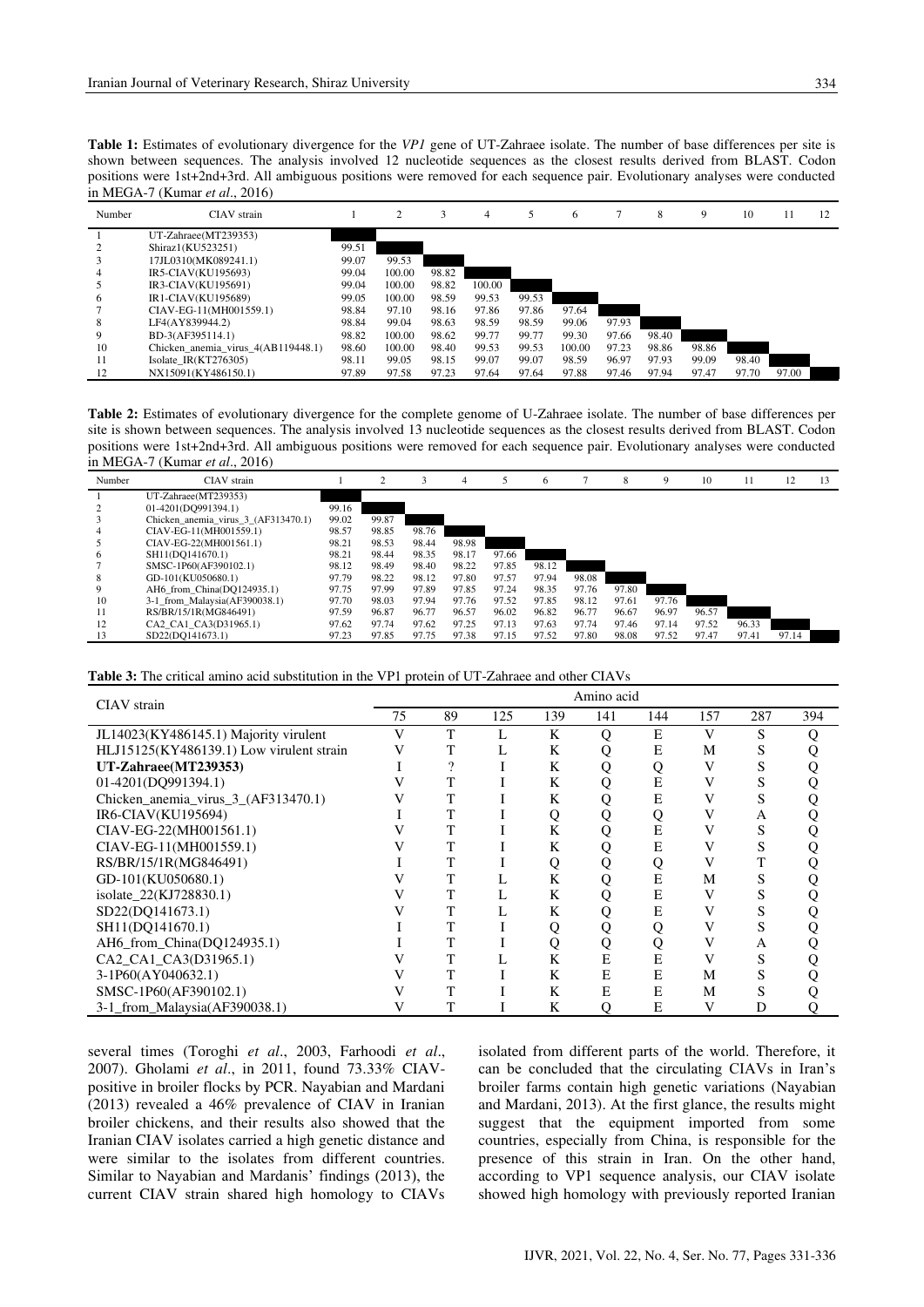isolates, which had shown to be genetically different from vaccine strains in Iran (Cuxhaven-1 and 26P4) (Navabian and Mardani, 2013).

There are several CIAV outbreaks among broiler and layer flocks that have been reported from across the world such as the USA, Brazil, Australia, Asia, Spain, and Egypt from 2001 till now (Nogueira et al., 2005; Simionatto et al., 2006; Hegazy et al., 2010; Fang et al., 2017; Abdel-Mawgod et al., 2018; Aşkar, 2019). Also, CIAV has been detected in African and Cambodian backyard poultry (Oluwayelu et al., 2008; Kye et al., 2013), and these reports can raise concerns about the spread of the backyard chickens-CIAV strains to commercial poultry.

In this study, we detected 13 strains of CIAV among broiler chickens and reported a novel strain of CIAV named UT-Zahraee and was categorized in D and A3 Chinese cluster based on VP1 gene and sequence analysis, respectively (Figs. 3 and 4).

Generally, chickens are the only natural and main host for CIAV, but this virus was also isolated in the other bird species, recently (Gholami-Ahangaran et al., 2013). In a study, chicken, turkey, and quail flocks were examined for CIAV infection and it was shown that whereas turkeys are not infected with CIAV, chickens and quails have a partially high infection rate to CIAV (Gholami-Ahangaran, 2015). Furthermore, the CIAVantibody was not found in turkeys and ducks in the United Kingdom (McNulty et al., 1988), in crows, pigeons, and ducks in Japan (Farkas et al., 1998), and pigeons, ducks, and pheasants in Ireland (Campbell,  $2001$ ).

The genome sequence analysis of UT-Zahraee suggests that it is highly pathogenic, and it may have a direct/indirect role in increasing mortality or decreasing the flock performance (Sreekala et al., 2019). However, other immunosuppressive viruses and CIAV should be studied further to determine the main role of each virus in morbidity and mortality among poultry. In this regard, Yao et al. (2019) concluded that coinfection with Marek's disease virus (MDV), Reticuloendotheliosis virus (REV), avian leukosis virus (ALV), avian gyrovirus 2 (AGV2), and avian reovirus (ARV) were the main infection types of CIAV.

The immunogenicity and virulence of CIAV are usually determined by the presence of few amino acids in the VP1 gene, the only structural protein in the virus encoding the viral capsid (Todd et al., 1990). In the current study, the phylogenetic analysis of VP1 embodied the diversity of CIAV, while the VP2 and VP3 to previous conservatism. According embodied investigations, amino acid Q (glutamine) at position 394 in VP1 may be a major determinant of pathogenicity, and amino acids at 139 and 144 are major concerns (Hailemariam et al., 2008). Researchers targeted VP1 gene and genetically characterized CIAV, and they suggested that if both of the amino acids in positions 139 and 144 are glutamines, the virulence and replication ability of the virus are relatively weaker (Todd et al., 1990; Kye et al., 2013). Also, few reports suggest that nucleotides at 141L and 144E are associated with lower pathogenicity (Todd et al., 1990; Kye et al., 2013). UT-Zahraee had amino acid K at 139, Q at 141, Q at 144, and O at 394 positions (Table 3).

This study can shed light on the genetic features of CIAV circulating among poultry flocks and provide information that can be used to develop diagnostics and preventive measures. Monitoring of CIAV circulating in the field at various intervals is recommended to determine the genotype and pathotype present in the field. Consequently, monitoring and improving the quality of vaccines may be a useful way to control the prevalence of CIAV.

# **Acknowledgements**

We acknowledge Mr. Asadi's technical supports. There are no undisclosed sources of funding for either our research or our manuscript itself.

# **Conflict of interest**

The authors declare that they have no conflict of interest

# **References**

- Abdel-Mawgod, S: Adel, A: Arafa, AS and Hussein, HA (2018). Full genome sequences of chicken anemia virus demonstrate mutations associated with pathogenicity in two different field isolates in Egypt. Virus Dis., 29: 333-341.
- Adams, MJ; Lefkowitz, EJ; King, AM; Harrach, B; Harrison, RL; Knowles, NJ; Kropinski, AM; Krupovic, M; Kuhn, JH and Mushegian, AR (2017). Changes to taxonomy and the international code of virus classification and nomenclature ratified by the International Committee on Taxonomy of Viruses (2017). Arch. Virol., 162: 2505-2538
- Aşkar, S (2019). Full-length genomic characterization of chicken anemia virus in turkey. Braz. J. Poult. Sci., 21: Epub 05 Dec 2019.
- **Campbell, G** (2001). Investigation into evidence of exposure to infectious bursal disease virus (IBDV) and chick infectious anaemia virus (CIAV) in wild birds in Ireland. Proceedings of the 2nd International Symposium Infectious Bursal Disease and Chicken Infectious Anaemia, Rauischholzhausen, Germany. Institute of Poultry Diseases, Justus Liebig University, Giessen, Germany. PP: 230-233.
- De Boer, G; Van Roozelaar, D; Moormann, R; Jeurissen, S; Van Den Wijngaard, J; Hilbink, F and Koch, G (1994). Interaction between chicken anaemia virus and live Newcastle disease vaccine. Avian Pathol., 23: 263-275.
- Eltahir, YM; Qian, K; Jin, W and Qin, A (2011). Analysis of chicken anemia virus genome: evidence of intersubtype recombination. Virol. J., 8: 512-518.
- Fang, L; Li, Y; Wang, Y; Fu, J; Cui, S; Li, X; Chang, S and Zhao, P (2017). Genetic analysis of two chicken infectious anemia virus variants-related gyrovirus in stray mice and dogs: The first report in China, 2015. Biomed Res. Int.,  $2017:1-9.$
- Farhoodi, M; Toroghi, R; Bassami, M and Kianizadeh, M (2007). Chicken infectious anaemia virus infection among broiler chicken flocks in Iran. Arch. Razi Inst., 62: 1-6.